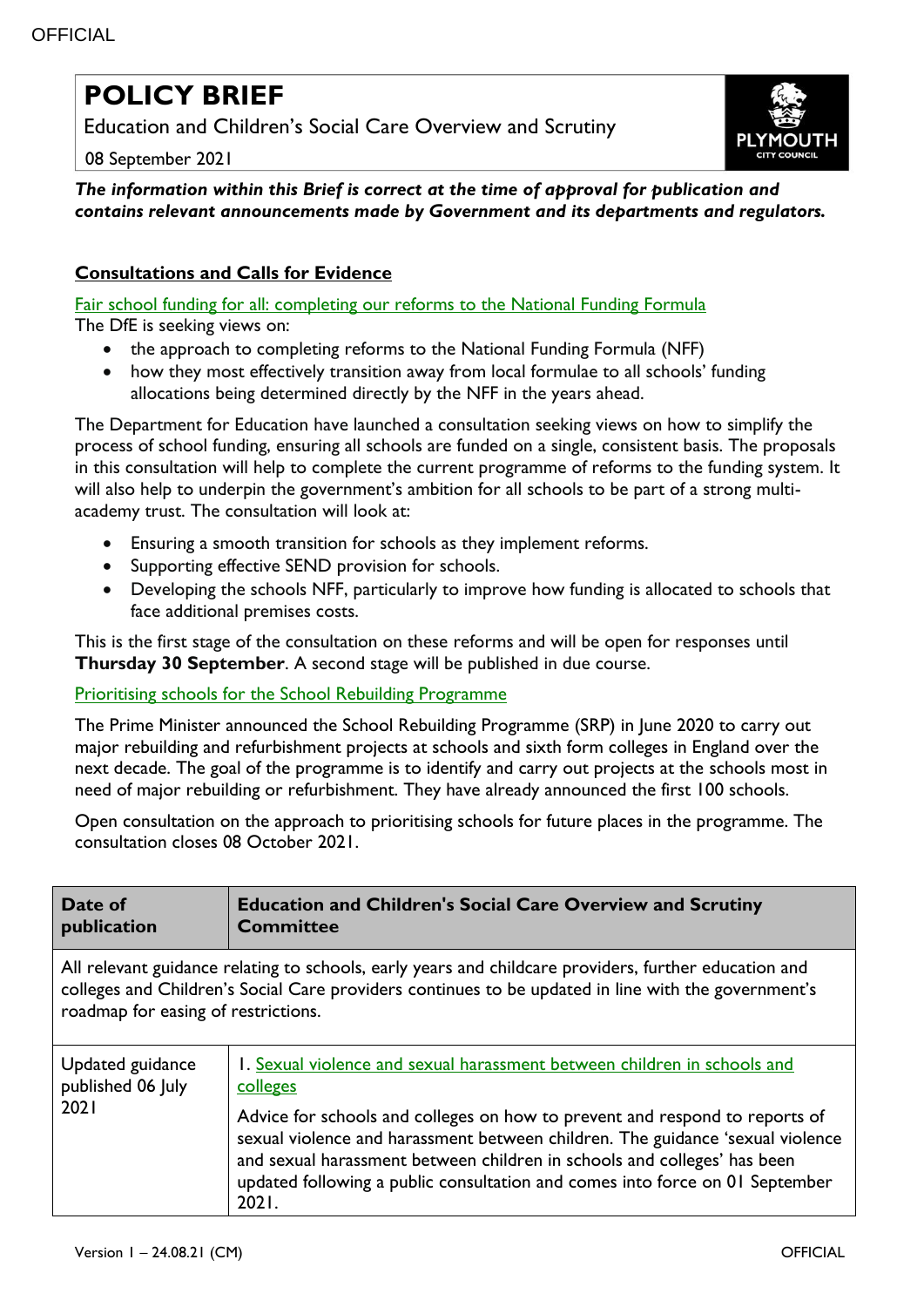| Updated guidance<br>published 06 July<br>2021 | 2. Keeping children safe in education                                                                                                                                                                                                                                                                                                                                                                                                                                                                                         |
|-----------------------------------------------|-------------------------------------------------------------------------------------------------------------------------------------------------------------------------------------------------------------------------------------------------------------------------------------------------------------------------------------------------------------------------------------------------------------------------------------------------------------------------------------------------------------------------------|
|                                               | Statutory guidance for schools and colleges on safeguarding children and safer<br>recruitment. The guidance has been updated to include 'Keeping children safe in<br>education 2021'. It comes into force on 01 September 2021.                                                                                                                                                                                                                                                                                               |
| Press release 08 July<br>2021                 | 3. New recovery fund to tackle harms facing vulnerable children                                                                                                                                                                                                                                                                                                                                                                                                                                                               |
|                                               | £24 million regional fund for children's social care, including funding to support<br>unaccompanied minors. The new fund will support projects tackling the issues<br>facing the most vulnerable children in society in 2021-22, including Female<br>Genital Mutilation (FGM) abuse, care for unaccompanied asylum-seeking<br>children, preventing adolescents from being caught up in harms outside the<br>home such as gangs and reducing the pressure on the system by reducing court<br>backlogs or improving technology. |
|                                               | Funding will be distributed through England's network of nine Regional<br>Improvement and Innovation Alliances according to plans based on local<br>priorities.                                                                                                                                                                                                                                                                                                                                                               |
| Research and                                  | 4. Children's homes workforce literature review and call for evidence                                                                                                                                                                                                                                                                                                                                                                                                                                                         |
| analysis published 08<br><b>July 2021</b>     | The Independent Inquiry into Child Sexual Abuse (IICSA) recommended in its<br>Interim Report (April 2018), that the Department for Education (DfE)<br>introduces registration of staff working in care roles in children's homes. They<br>recommended an independent body be responsible for setting and maintaining<br>standards of training, conduct and continuing professional development, with the<br>power to enforce these through fitness to practice procedures.                                                    |
|                                               | DfE responded by conducting a literature review and call for evidence to<br>examine the evidence and the views of the sector.                                                                                                                                                                                                                                                                                                                                                                                                 |
|                                               | The government has informed IICSA that it will continue to keep the<br>recommendation for a professional register of the residential childcare sector<br>under review.                                                                                                                                                                                                                                                                                                                                                        |
| Press release 09 July                         | 5. Higher GCSE grades linked to lifetime earnings boost                                                                                                                                                                                                                                                                                                                                                                                                                                                                       |
| 2021                                          | New research shows the link between GCSE attainment and earnings over a<br>person's lifetime.                                                                                                                                                                                                                                                                                                                                                                                                                                 |
|                                               | For the first time ever, statisticians and economists at the Department for<br>Education have established a direct link between GCSE attainment and an<br>increase in lifetime earnings after tracking the earnings of more than two million<br>people in England.                                                                                                                                                                                                                                                            |
|                                               | Those who perform just one GCSE grade better than their counterparts across<br>nine subjects have been shown to earn on average over £200,000 more<br>throughout their lives.                                                                                                                                                                                                                                                                                                                                                 |
|                                               | School Standards Minister Nick Gibb said the Government has committed to an<br>ambitious and long-term education recovery plan, including an investment to<br>date of over $\epsilon$ 3bn and a significant expansion of tutoring, which will include<br>supporting pupils completing GCSEs, to help children and young people make up<br>for learning lost during the pandemic.                                                                                                                                              |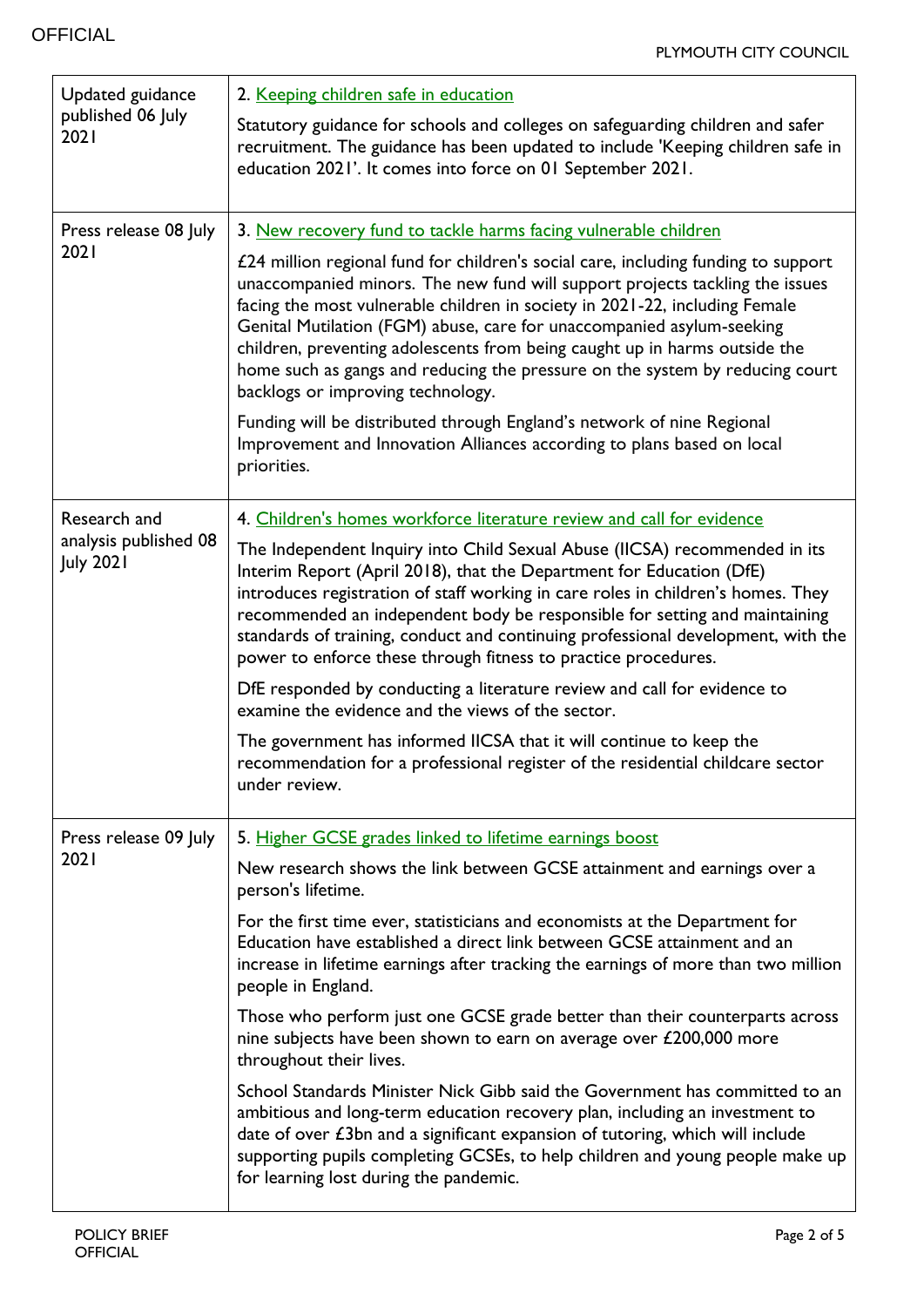$\mathbf{r}$ 

L,

| Press release 09 July<br>2021 | 6. £10 million scheme to help pupils boost core skills                                                                                                                                                                                                                                                                                                                                                                                                                                                                                                                                                                           |
|-------------------------------|----------------------------------------------------------------------------------------------------------------------------------------------------------------------------------------------------------------------------------------------------------------------------------------------------------------------------------------------------------------------------------------------------------------------------------------------------------------------------------------------------------------------------------------------------------------------------------------------------------------------------------|
|                               | Programmes targeted at pupils starting primary and secondary school, who will<br>take part in focused English and maths catch-up sessions. The scheme will begin<br>in the autumn term. Specialist training and materials will be provided to support<br>focused sessions to boost numeracy and literacy skills and help pupil's catch-up<br>in these core subjects. Schools with high proportions of children from<br>disadvantaged backgrounds will be prioritised for the schemes in order to<br>support those most impacted by the disruption to their education.                                                            |
| Press release 09 July         | 7. More children to benefit from free breakfast clubs                                                                                                                                                                                                                                                                                                                                                                                                                                                                                                                                                                            |
| 2021                          | National School Breakfast Programme to support children in disadvantaged<br>areas over next two years.                                                                                                                                                                                                                                                                                                                                                                                                                                                                                                                           |
|                               | Family Action has been confirmed by the Department for Education as the<br>delivery partner for the National School Breakfast Programme - building on the<br>Government's commitment to level up children's outcomes across England.                                                                                                                                                                                                                                                                                                                                                                                             |
|                               | Backed by up to £24 million of government investment, Family Action will<br>source and deliver breakfast food products to schools from September, and<br>through the programme support up to 2,500 schools between 2021-22 and<br>2022-23.                                                                                                                                                                                                                                                                                                                                                                                       |
| Press release 14 July         | 8. Reforms to post-16 education and training                                                                                                                                                                                                                                                                                                                                                                                                                                                                                                                                                                                     |
| 2021                          | The Department for Education announced a series of reforms to the post-16<br>education system which will be phased in from 2023. The new system will<br>create two paths for people who have completed GCSEs or similar courses:<br>academic qualifications that primarily lead to further study, and technical<br>qualifications that primarily lead to skilled employment. Apprenticeships, A levels<br>and new T Levels will become the main progression options after GCSEs.                                                                                                                                                 |
|                               | The system announced forms part of the government's reforms to post-16<br>education and training as set out in the <b>Skills for Jobs White Paper</b> .                                                                                                                                                                                                                                                                                                                                                                                                                                                                          |
| Press release 20 July         | 9. SMC calls for children to be put centre stage of pandemic recovery                                                                                                                                                                                                                                                                                                                                                                                                                                                                                                                                                            |
| 2021                          | The Social Mobility Commission calls for a shake-up of child welfare benefits and<br>significant investment in education to put disadvantaged children and young<br>people at centre stage of the government's recovery plan. Its State of the nation<br>report 2021, unveils in detail the devastating impact of coronavirus (COVID-19)<br>on the UK's four nations and warns that this will be felt for decades. Attainment<br>gaps between disadvantaged and privileged children at school are already<br>widening and young people from poorer backgrounds have been more likely to<br>lose paid work than better off peers. |
| Press release 22 July<br>2021 | 10. <i>LI</i> million education programme for Gypsy, Roma and Traveller children<br>announced<br>The programmes will focus on boosting educational attainment, tackling<br>exclusion and drop-out rates and improving pathways to employment for Gypsy,<br>Roma and Traveller children.                                                                                                                                                                                                                                                                                                                                          |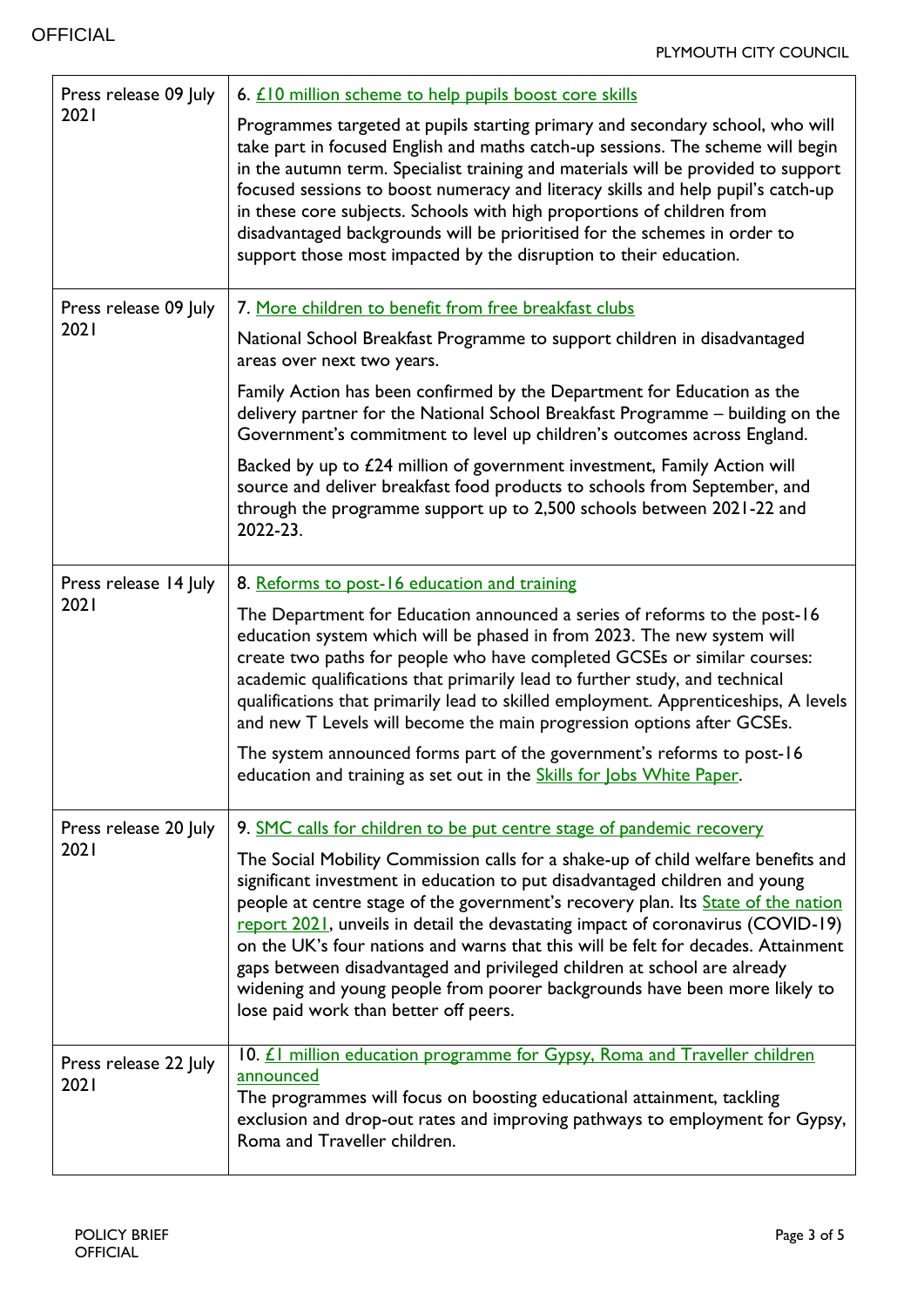'n

| Press release 26 July<br>2021   | 11. Families across England to receive better support to adopt                                                                                                                                                                                                                                                                                                                                                                                                                                                                                                                                       |
|---------------------------------|------------------------------------------------------------------------------------------------------------------------------------------------------------------------------------------------------------------------------------------------------------------------------------------------------------------------------------------------------------------------------------------------------------------------------------------------------------------------------------------------------------------------------------------------------------------------------------------------------|
|                                 | Backed by a £48 million investment, the new National Adoption Strategy has<br>been launched to improve adoption services in England. This will be done by<br>putting in place better recruitment across the country and removing any<br>unnecessary delays, providing more training for front line staff, improving<br>approval processes, and funding for targeted recruitment campaigns.                                                                                                                                                                                                           |
| Press release 31 July           | 12. Thousands more students to learn ancient and modern languages                                                                                                                                                                                                                                                                                                                                                                                                                                                                                                                                    |
| 2021                            | More students across the country will have the opportunity to learn Latin<br>through a new £4 million programme, announced by the Education Secretary.                                                                                                                                                                                                                                                                                                                                                                                                                                               |
|                                 | The Latin Excellence Programme will aim to level up opportunities for state<br>secondary school pupils, as well as helping them with other subjects like English,<br>French, Spanish and even maths. According to a British Council survey Latin is<br>only taught at key stage 3 in 2.7% of state schools compared to 49% of<br>independent schools.                                                                                                                                                                                                                                                |
|                                 | The Government is also announcing the next phase of the $£16.4m$ Mandarin<br>Excellence Programme, and the fourth year of the £4.8 million modern foreign<br>languages pilot, which supports schools to teach French, German and Spanish up<br>to GCSE.                                                                                                                                                                                                                                                                                                                                              |
| Press release 12<br>August 2021 | 13. Government announces £4 million boost towards opportunities for young<br>people                                                                                                                                                                                                                                                                                                                                                                                                                                                                                                                  |
|                                 | The Minister for Civil Society and Youth, Baroness Barran has announced that<br>the Government will invest an additional £2 million into the #iwill Fund, which<br>will be matched by The National Lottery Community Fund to create thousands<br>of new volunteering, social action and community activities for young people.                                                                                                                                                                                                                                                                       |
| Press release 19                | 14. £20m to provide more early help for vulnerable families                                                                                                                                                                                                                                                                                                                                                                                                                                                                                                                                          |
| August 2021                     | Vulnerable or low-income families in England will benefit from a multi-million-<br>pound investment to improve access to early education, health, and care<br>services.                                                                                                                                                                                                                                                                                                                                                                                                                              |
|                                 | The £20 million, awarded from the Treasury's Shared Outcomes Fund, will<br>include:                                                                                                                                                                                                                                                                                                                                                                                                                                                                                                                  |
|                                 | £10 million for the Family Hubs 'Transformation Fund', which will<br>$\bullet$<br>support local authorities to open family hubs in approximately 10 new<br>areas of England. Family Hubs are already operating in several areas of<br>England, providing vital support services to vulnerable families; and<br>£10 million to expand the 'Growing Up Well' digital project, designed to<br>$\bullet$<br>level up outcomes for vulnerable and disadvantaged families. This<br>involves improving how information is shared between professionals<br>working with families and children in these Hubs. |
| Press release 21<br>August 2021 | 15. All schools to receive carbon dioxide monitors                                                                                                                                                                                                                                                                                                                                                                                                                                                                                                                                                   |
|                                 | Education settings will be provided with carbon dioxide monitors from<br>September, backed by $E25$ million in government funding. The new monitors will                                                                                                                                                                                                                                                                                                                                                                                                                                             |